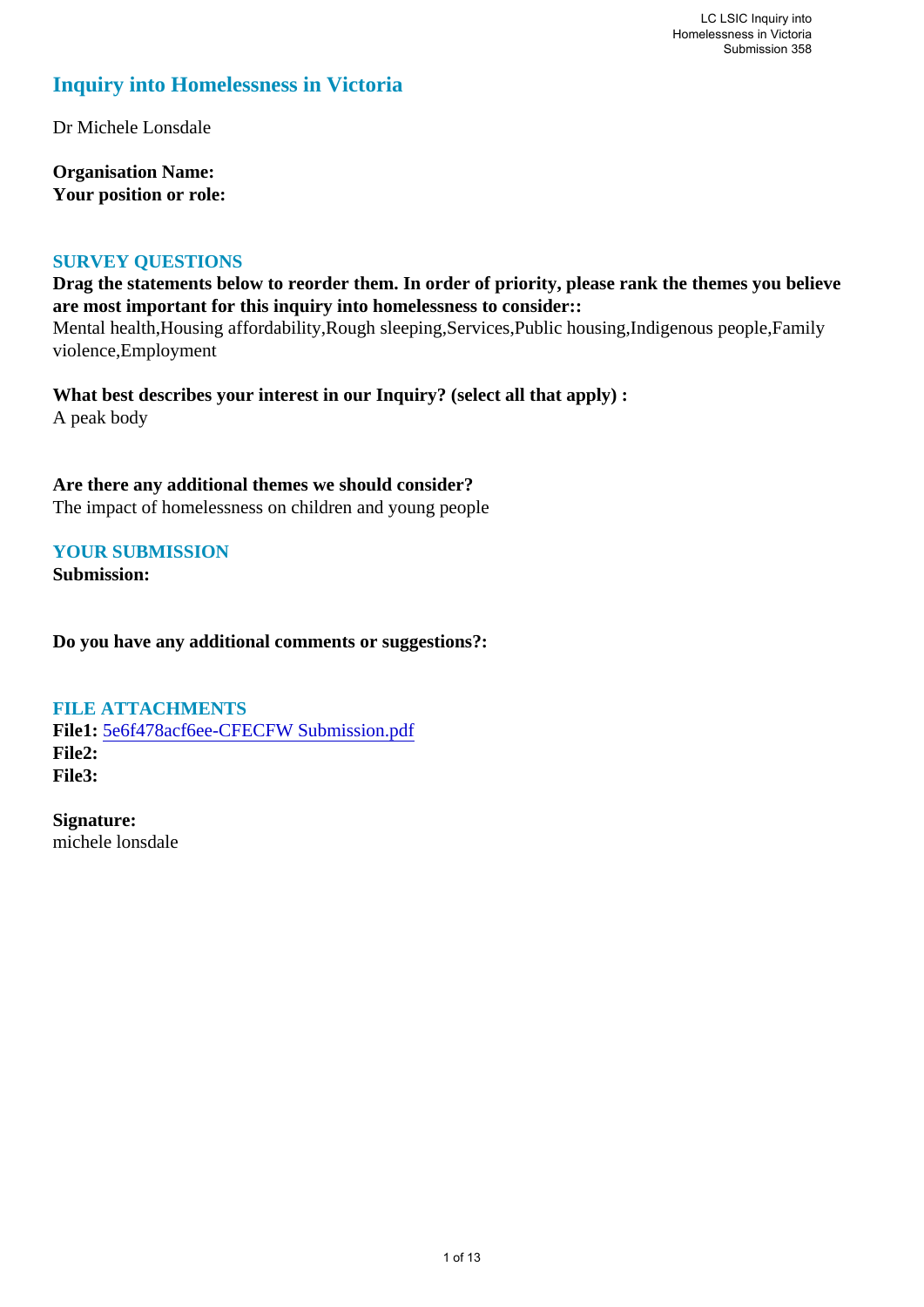

# **Submission:**

# Inquiry into homelessness in Victoria

The Centre for Excellence in Child and Family Welfare (the Centre) welcomes the opportunity to provide a submission to the *Inquiry into homelessness in Victoria* for consideration by the Legislative Council's Legal and Social Issues Standing Committee.

The Centre is the peak body for child and family services in Victoria. For over 100 years we have advocated for the rights of children and young people to be heard, to be safe, to access education and to remain connected to family, community and culture. We represent over 150 community service organisations, students and individuals throughout Victoria working across the continuum of child and family services, from prevention and early intervention to the provision of out-of-home care.

# **Our connection to this issue**

## **Key message**

Child development, parenting support and family strengthening activities are often impossible to provide when a family does not have a safe, secure and stable place to live.

Our members work directly with children, parents, carers, and families experiencing disadvantage and hardship. The core remit of the child and family services sector is to provide support to families focused on child development, safety, stability and wellbeing, responsive parenting and family strengthening. For an increasing number of families in contact with our services, housing insecurity and homelessness are their primary concern. This presents a significant challenge for our sector, as the supports we are best placed to provide are often impossible to deliver when a family does not have a safe, secure and stable place to live.

Homelessness and housing stress put children at increased risk. In Victoria, ten per cent of families reported to statutory child protection over the three-year period from 2014-15 to 2017-18 made up 40 per cent of all reports.<sup>1</sup> Of these families, three quarters also appear in homelessness data, and 41 per cent used family services.<sup>2</sup> We recognise that more must be done to provide these families with the support they need. Children and young people need to be prioritised in responses to homelessness in Victoria.

Our submission is structured in accordance with the terms of reference:

- Changing scale and nature of homelessness in Victoria
- Factors that impact on homelessness
- Policies and practices to address homelessness.

<sup>&</sup>lt;sup>1</sup> Department of Health and Human Services 2019, *Roadmap for Reform: strong families, safe children*, Programme of action 2020-23, Victorian Government, Melbourne, p. 6.

<sup>2</sup> Department of Health and Human Services 2019.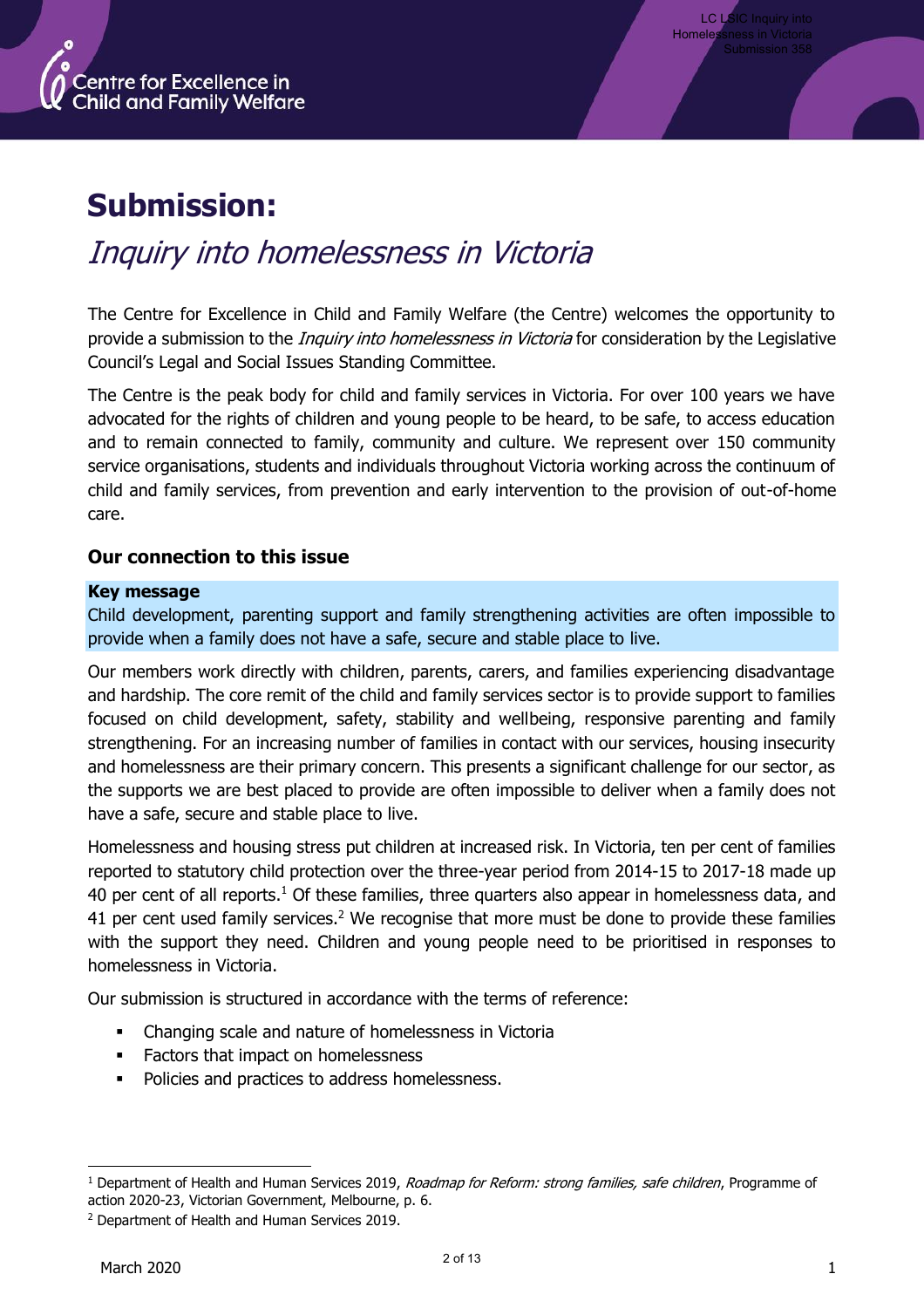

# **Changing scale and nature of homelessness in Victoria**

The Centre is deeply concerned that the number of children accessing Specialist Homelessness Services in Victoria is on the rise.

According to The State of Victoria's Children Report:

From 2011-12 to 2016-17, the number of Victorian children accessing homelessness services increased by 56 per cent. This was driven by a 65 per cent increase in children aged zero to nine years and a 76 per cent increase in children aged 10 to 14 years … with vulnerable groups such as those experiencing family violence and children in out-of-home care (OOHC) significantly overrepresented.<sup>3</sup>

The increased number of children and families accessing these services points to broader systemic issues that need to be addressed urgently to turn this trend around and uphold the rights of Victorian children to be safe and secure.

# **Factors that impact on homelessness**

There are many factors that contribute to family homelessness including family violence, relationship breakdown, financial crisis, housing affordability and availability, unemployment, poverty, health problems, mental illness, and substance or gambling dependency and abuse.<sup>4</sup> Our submission focuses on the factors that have a high level of impact on children and their families, and key solutions to address homelessness.

# **Housing supply**

## **Key message**

There are not enough social housing properties to meet demand. Investment in housing supply is the most effective step government can take to address homelessness and is urgently required to meet the most basic safety and wellbeing needs of children and families.

Supply of social housing in Victoria is insufficient to meet demand and has been declining over time as a proportion of total housing supply.<sup>5</sup> Victoria now has the lowest per capita rate of social housing in the country.<sup>6</sup> Analysis of research from the Australian Housing and Urban Research Institute (AHURI) by the Everybody's Home campaign shows that the social housing shortfall for Victoria is 102,800 properties, and that an additional 166,000 properties will be needed by 2036. <sup>7</sup> These figures have led the Council to Homeless Persons, Victoria's peak body for people experiencing homelessness, to call on the Victorian Government to invest in building 6,000 new social housing

<sup>&</sup>lt;sup>3</sup> Department of Education and Training 2019, The state of Victoria's children report: a focus on health and wellbeing 2017, Victorian Government, Melbourne, p. 63, p. 10.

<sup>4</sup> Kirkman, M, Keys, D, Turner, A & Bodzak, D 2009, "Does camping count?" Children's experiences of homelessness, The Salvation Army Australian Southern Territory, Melbourne.

<sup>5</sup> Department of Education and Training 2019.

<sup>&</sup>lt;sup>6</sup> Productivity Commission 2019a, *Vulnerable private renters: evidence and options*, Productivity Commission Research Paper, Productivity Commission, Canberra.

<sup>7</sup> Everybody's Home 2018, Three times more social housing by 2036? Let's get it done! [Media Release], 15 November 2018, [<https://everybodyshome.com.au/media-release-three-times-more-social-housing-by-2036-lets-get-it-done/>](https://everybodyshome.com.au/media-release-three-times-more-social-housing-by-2036-lets-get-it-done/).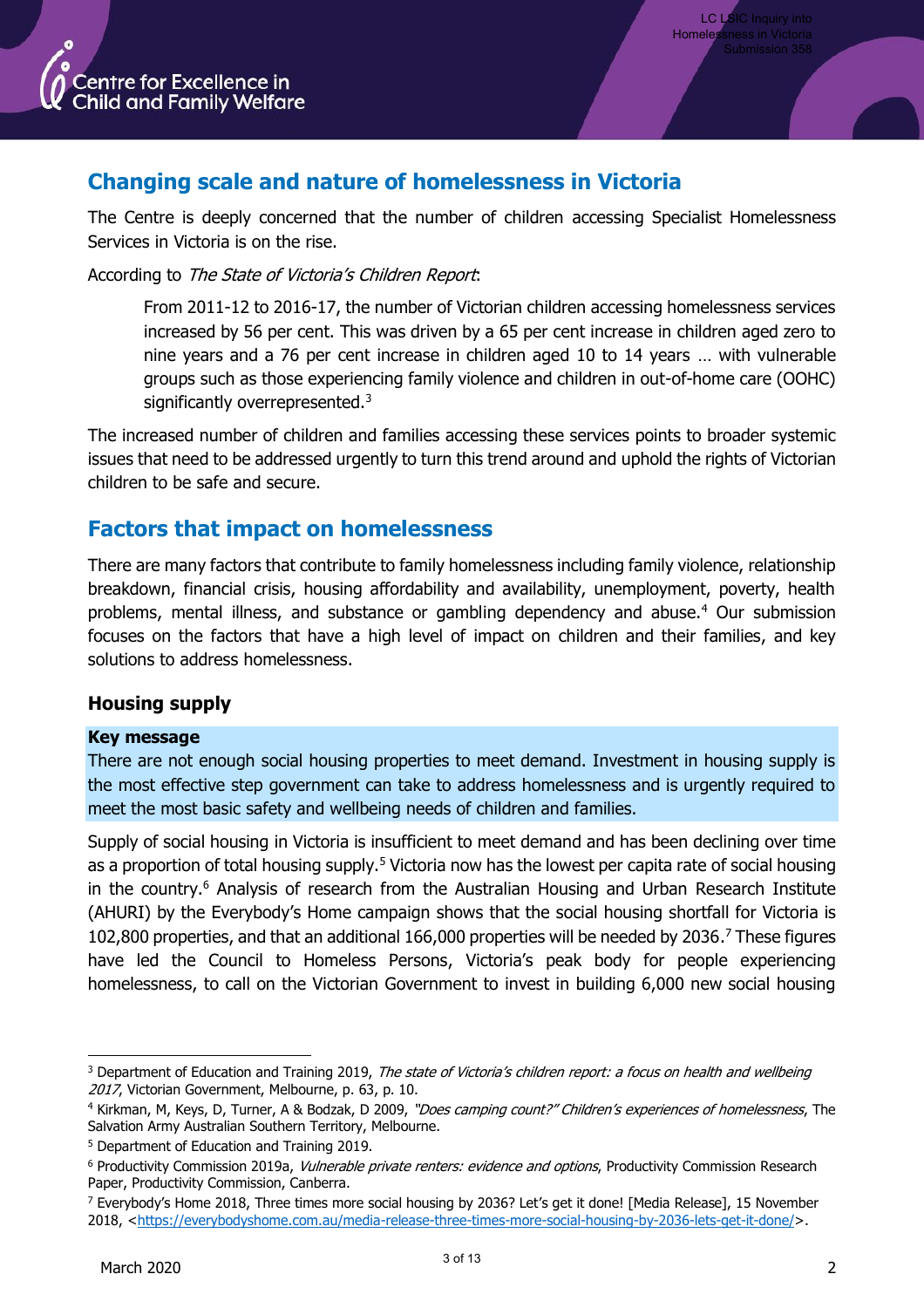

LC LSIC Inquiry into Homeles

properties each year over ten years in order to increase stock to the national average of 4.5 per cent.<sup>8</sup>

The shortfall has led to growing numbers of people waiting for access to social housing on the Victorian Housing Register. An *Inquiry into the Public Housing Renewal Program* conducted by the Parliament of Victoria revealed that 'as at 31 March 2018, the number of people on the register was 82,499. This was comprised of 57,877 adults and 24,622 children<sup>'.9</sup>

In addition to people already registered and waiting, The State of Victoria's Children Report states that:

Based on current eligibility criteria, nearly one per cent of Victorian households not currently in social housing would be eligible for priority access. This suggests that unmet demand for priority access is almost double that expressed through the Victorian Housing Register.<sup>10</sup>

Not only does limited housing supply contribute to homelessness, it can also contribute to children entering care, and affect the ability of families to be reunified, particularly for Aboriginal families.<sup>11</sup> Research has shown that 'the unintended consequences of limited housing pathways puts Indigenous women at significant risk of having their children removed by Child Protection'. 12

Investment in social housing must be prioritised. It is the most effective step government can take to address homelessness and is crucial to supporting families to be safe and together.

## **Recommendation**

As recommended by the Council to Homeless Persons, invest in building 6,000 new social housing properties each year over ten years to achieve real impact in homelessness reduction.

# **Housing stress**

Over one fifth of Victorian children live in households experiencing housing stress.<sup>13</sup> In Victoria, 32,656 people reported that housing affordability stress was a reason for seeking assistance from Specialist Homelessness Services in 2018-19.<sup>14</sup>

Housing stress is driven by a lack of social housing supply and insufficient availability of affordable private rental properties, coupled with a rise in the number of low-income households. A report from AHURI found a growing shortfall of affordable rental households for those in the lowest income decile, with 90 per cent of people in the lowest income bracket in Melbourne paying unaffordable

<sup>&</sup>lt;sup>8</sup> Council to Homeless Persons (CHP) 2019, *Council to Homeless Persons state budget submission 2020-2021*, CHP, Melbourne.

<sup>9</sup> Legislative Council Legal and Social Issues Committee 2018, Inquiry into the Public Housing Renewal Program, Parliament of Victoria, Melbourne.

<sup>10</sup> Department of Education and Training 2019, pp. 61-62.

 $11$  Cripps, K & Habibis, D 2019, Improving housing and service responses to domestic and family violence for Indigenous individuals and families, Australian Housing and Urban Research Institute (AHURI), Melbourne; Fidler, L 2018, In limbo: exploring income and housing barriers for reunifying Tasmanian families, Anglicare Tasmania, Hobart.

<sup>12</sup> Cripps & Habibis 2019, p. 1.

<sup>&</sup>lt;sup>13</sup> Department of Education and Training 2019.

<sup>&</sup>lt;sup>14</sup> Australian Institute of Health and Welfare (AIHW) 2019a, *Data tables: specialist homelessness services 2018-19*, AIHW, Canberra.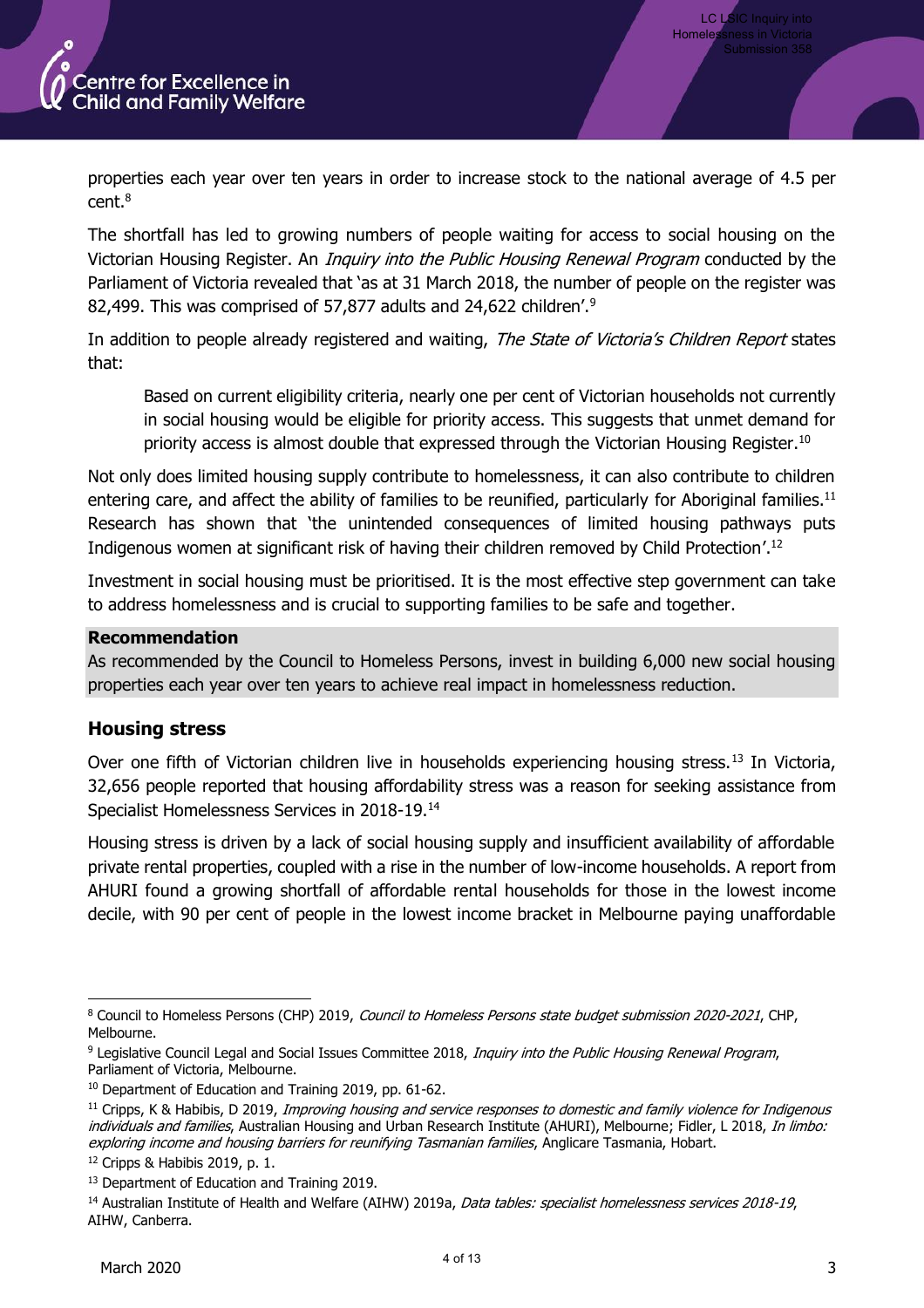

rents. Families with children are at greater risk and are overrepresented among those experiencing severely unaffordable rents.<sup>15</sup>

Housing stress is indicative of housing instability, meaning there is a significant risk that a person will be unable to sustain safe and secure living arrangements. According to Queensland service providers, 'children from families with housing instability are more likely to be investigated by child protection services, placed in out-of-home care and stay longer in foster care'.<sup>16</sup> Housing stability can also affect reunification, with research indicating that 'a lack of stable housing creates a barrier to reunification even if all other issues in relation to parenting behaviours and other risks have been met'. 17

AHURI concluded that investment in new social housing is required to meet supply demands and maintain affordable rents, and this could be supported by an increase to Commonwealth Rent Assistance (CRA).<sup>18</sup>

In their report *Vulnerable Private Renters: Evidence and Options*, the Productivity Commission notes that CRA has not kept pace with rising rents and now covers a lower share of overall rents. The Productivity Commission also supports an increase to CRA, emphasising its ability to significantly improve rental affordability; reducing stress for families and the likelihood of homelessness.<sup>19</sup>

#### **Recommendation**

Lobby the Australian Government to improve rental affordability by increasing Commonwealth Rent Assistance by 30 per cent, assisting low income families to maintain rental accommodation.

# **Social security policy**

#### **Key message**

The failure of the social security system is contributing to homelessness in Victoria.

Social security policy at the federal level is having a significant impact on the ability of families to meet their housing costs.<sup>20</sup> Poverty is a known contributor to homelessness, yet the rate of social security payments including Newstart and Youth Allowance remain below the poverty line.

In Victoria, among people accessing Specialist Homelessness Services, 19,608 people (27.4 per cent) received Newstart as their primary source of income, 11,902 (16.6 per cent) were received Parenting Payment, 12,144 (17 per cent) were receiving the Disability Support Pension and 3,850 (5.4 per

<sup>&</sup>lt;sup>15</sup> Hulse, K, Reynolds, M, Nygaard, C, Parkinson, S & Yates, J 2019, The supply of affordable private rental housing in Australian cities: short-term and longer-term changes, Australian Housing and Urban Research Institute (AHURI), Melbourne.

<sup>&</sup>lt;sup>16</sup> Common Ground Queensland & Micah Projects Inc. n.d., Families caught in the homelessness and child protection cycle: a supportive housing model for keeping families together, Common Ground Queensland, Brisbane, p. 16.

<sup>&</sup>lt;sup>17</sup> Flanagan, K, Blunden, H, valentine, k & Henriette, J 2019, Housing outcomes after domestic and family violence, Australian Housing and Urban Research Institute (AHURI), Melbourne, p. 45.

<sup>18</sup> Hulse et al. 2019.

<sup>19</sup> Productivity Commission 2019a.

<sup>&</sup>lt;sup>20</sup> Fidler 2018; National Social Security Rights Network (NSSRN) & Canberra Community Law 2019, Homeward bound: social security and homelessness, Canberra Community Law, Canberra.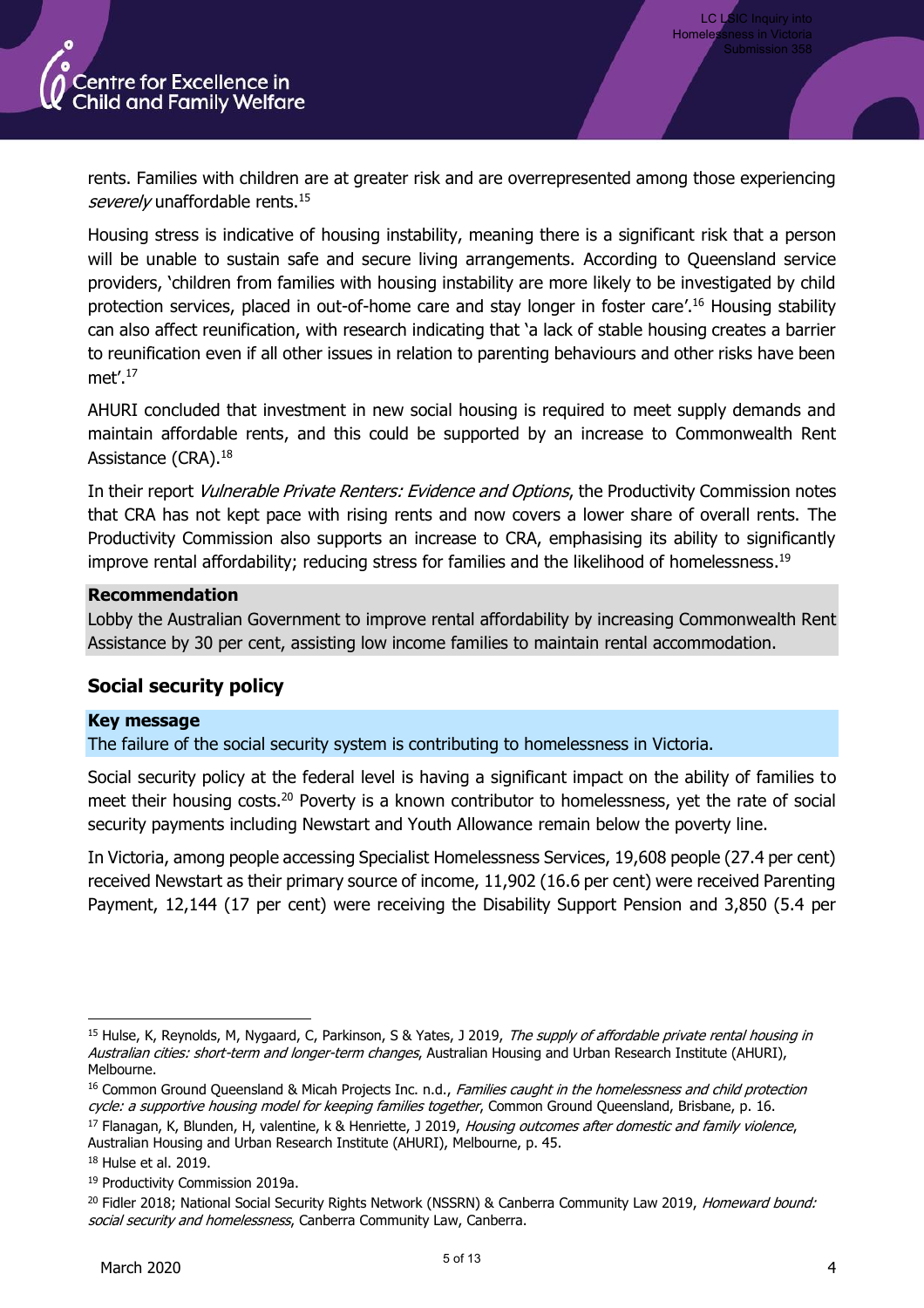

cent) received Youth Allowance.<sup>21</sup> A total of 56,457 people sought assistance from homelessness services due to financial difficulties in 2018-19.<sup>22</sup>

The National Social Security Rights Network (NSSRN) and Canberra Community Law conducted research exploring how the social security system could be improved to reduce or prevent homelessness.<sup>23</sup> The research found that particular aspects of the social security system have resulted in homelessness or increased risk of homelessness for the people in our community most in need of support, including:

- The low rate of payments
- Tightening of eligibility requirements and extension of waiting periods
- Harsh methods of raising and recovering Centrelink debts, and
- A punitive system of mutual obligations leading to payment suspensions.<sup>24</sup>

For example, an increase in poverty among single parent families has been attributed to the 2007 decision to alter the eligibility criteria for Parenting Payment, which lowered the age of the youngest child from 16 to 8 years, and saw thousands of parents transferred onto the much lower Newstart payment.<sup>25</sup> This has been compounded by punitive compliance requirements introduced over the last decade and the introduction of suspensions to Parenting Payment for non-compliance with mutual obligations. Our inadequate social security system means that time out of the workforce to parent puts single parents, particularly mothers, at increased risk of homelessness.<sup>26</sup>

A recent survey of our child and family services member organisations highlights the ways in which single mother families who receive social security payments struggle to survive on a day-to-day basis and the decisions they need to make about whether to use inadequate income to pay rent or buy food, buy children's clothes or pay school costs.<sup>27</sup> Findings from our survey show that the level of housing stress experienced by single mothers as a result of suspensions is a particular concern. One respondent reported that:

They have had to prioritise buying food for the family, cannot pay their rent and other payments, which results in them falling further behind financially. There have been instances of mothers and their children being threatened with homelessness, if they do not pay their rent.<sup>28</sup>

The survey showed that state-funded child and family services in Victoria often employ brokerage funds for emergency relief to meet the immediate housing needs of families and to prevent homelessness. This cost-shifting to the state as a result of federal policy impacts on the capacity of Victorian child and family services to respond to family challenges affecting child safety, development and wellbeing.

<sup>21</sup> AIHW 2019a.

<sup>22</sup> AIHW 2019a.

<sup>23</sup> NSSRN & Canberra Community Law 2019.

<sup>24</sup> NSSRN & Canberra Community Law 2019.

<sup>&</sup>lt;sup>25</sup> Davidson, P, Bradbury, B, Hill, T & Wong, M 2020, Poverty in Australia 2020: part 1, overview, ACOSS/UNSW Poverty and Inequality Partnership Report No. 3, ACOSS, Sydney.

<sup>26</sup> NSSRN & Canberra Community Law 2019.

<sup>&</sup>lt;sup>27</sup> Tennant, D & Bowey, K 2019, *The impact of social security reforms on single mothers and their children*, Centre for Excellence in Child and Family Welfare, Melbourne.

<sup>28</sup> Tennant & Bowey 2019.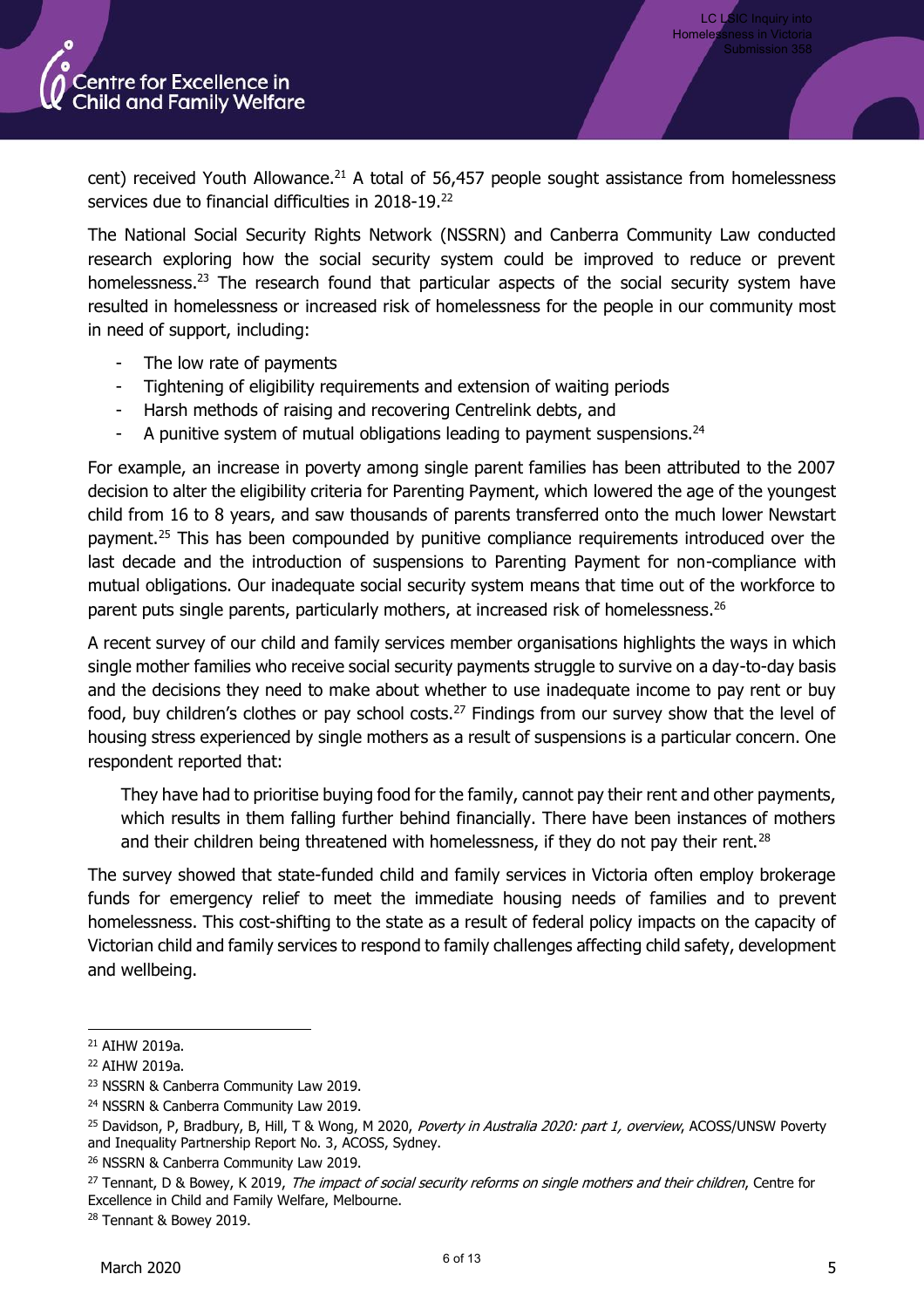

While more social housing is crucial to addressing homelessness, families also need immediate relief to keep a roof over their heads and meet the needs of children. Immediate financial relief for families would also ease the strain on state-based services which could then better respond to other risk factors for homelessness.

#### **Recommendation**

Lobby the Australian Government to reduce the risk of homelessness by immediately increasing the rate of Newstart, Youth Allowance and related payments by a minimum of \$95 per week, without conditions.

#### **Recommendation**

Lobby the Australian Government to reduce the rate of poverty and risk of homelessness for children and their families by:

- Reversing the 2007 eligibility changes to Parenting Payment that saw the age of the youngest child reduced to eight years, and
- Abolishing the use of punitive compliance mechanisms, including payment suspensions.

# Status Resolution Support Service (SRSS)

The Status Resolution Support Service (SRSS) is a federally funded service that provides support to some asylum seekers on temporary visas, while they await the resolution of their immigration status. A component of the SRSS is a financial payment to assist those experiencing financial hardship.

In 2018, the Department of Home Affairs announced that the SRSS budget would be cut by over 60 per cent and the eligibility criteria changed. The Department's February 2018 figures show that Victoria had the largest number of SRSS recipients of all states and territories prior to the changes, with 5,863 people, or 44 per cent of all recipients, residing there.

The Refugee Council of Australia (RCOA), Asylum Seeker Resource Centre (ASRC) and the Australian Human Rights Commission (AHRC) have all expressed significant concern for the welfare of asylum seekers affected by the cuts to SRSS. A report published by the RCOA estimated that 79 per cent of clients would be at risk of homelessness and/or destitution if they lost SRSS payments.<sup>29</sup> This finding exacerbates existing issues with the rate of SRSS, which at around \$250 per week is already well below the poverty line and creates the need for asylum seekers to rely on emergency support services.

ASRC has reported that as of April 2019 they have seen an increase in demand for emergency accommodation services, sleeping bags for those sleeping rough, and emergency food packs. Data shows specifically that:

At the peak of demand in 2018 the ASRC paid rent for 348 people through the Rent Assistance Program and has provided 64,643 nights of accommodation this financial year. This was up from only 96 people supported over 17,682 nights in the 2016 financial year.<sup>30</sup>

<sup>&</sup>lt;sup>29</sup> Van Kooy, J 2018, An unnecessary penalty: economic impacts of changes to the Status Resolution Support Services (SRSS), Refugee Council of Australia, Sydney.

<sup>&</sup>lt;sup>30</sup> Asylum Seeker Resource Centre (ASRC) 2019, Cutting the safety net: the impact of cuts to Status Resolution Support Services, ASRC, Melbourne, p. 4.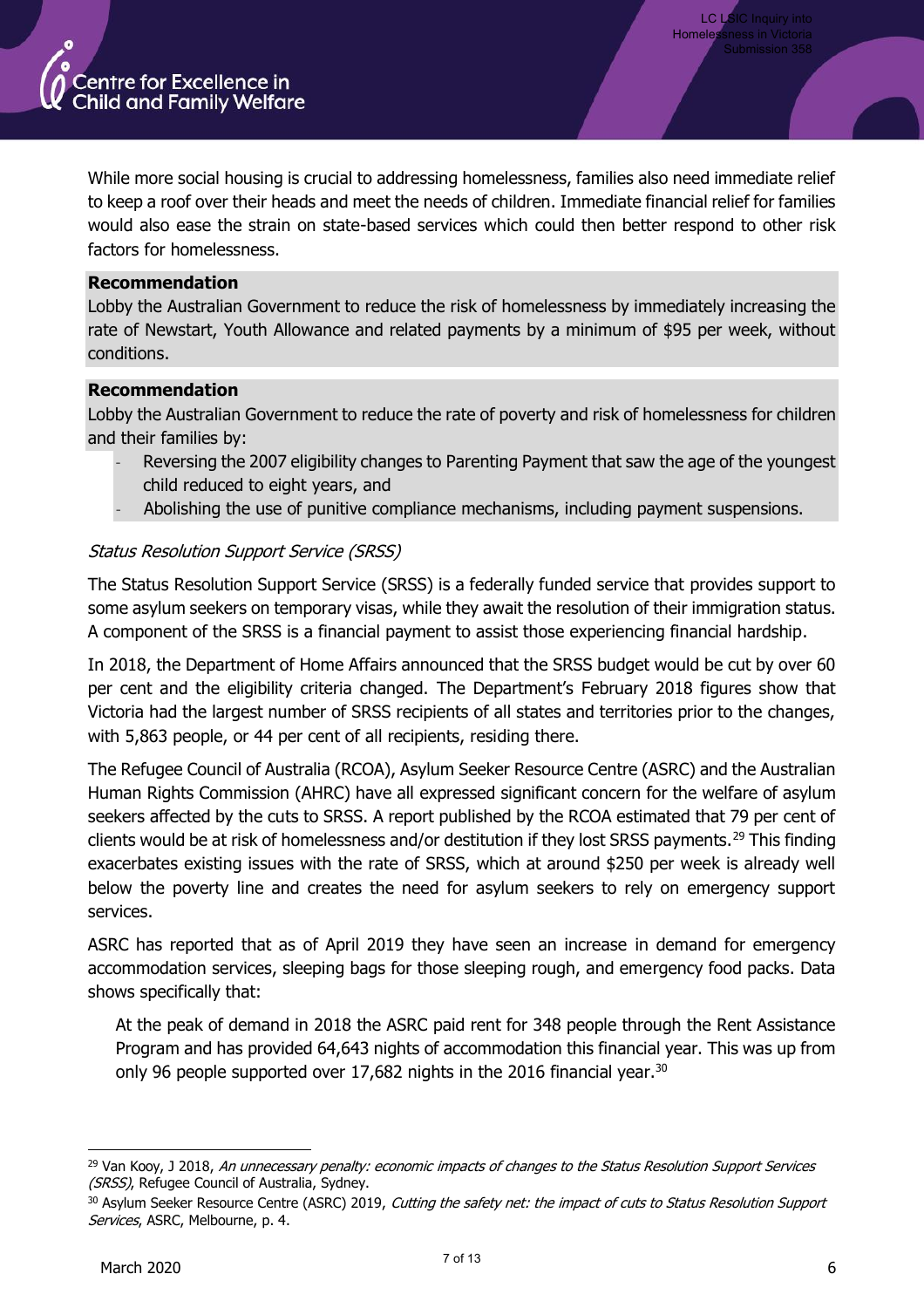

In response to these cuts, the Victorian Government stepped in to provide \$3 million to support those affected.

## **Recommendation**

Lobby the Australian Government to reverse cuts to the Status Resolution Support Service (SRSS) so that people who are refugees or seeking asylum have the financial resources they need to access safe, stable and secure accommodation.

#### **Recommendation**

Continue to provide interim state funding to make sure that people who are refugees or seeking asylum have their housing needs met.

# **Family violence**

Family violence is a major cause of homelessness, and for women and children, family violence is the leading cause of homelessness. $31$  In 2018-19, 49,405 Victorians accessed Specialist Homelessness Services due to family violence and for 38,540 this was a main reason for seeking support.<sup>32</sup> Victoria must continue to build on the momentum and investment generated by the Royal Commission into Family Violence. The Centre recommends that homelessness caused by family violence should be a focus area for this inquiry.

# Adolescents using violence in the home

Best practice responses to adolescents using violence in the home are not well understood. During our recent consultations with child and family services and specialist family violence services in Victoria, we heard consistent anecdotal evidence that families are at risk of ongoing harm, and young people using violence in the home are at risk of homelessness due to lack of available supports and alternative accommodation options, particularly in regional areas. This is an area that would warrant further investigation by the Committee.

# **Young people leaving care**

## **Key message**

We must interrupt the trajectory that sees too many young people homeless after leaving the care of the state.

In 2018-19, 507 Victorian young people transitioning from foster or residential care sought help from Specialist Homelessness Services and for 212 of these young people, this was a main reason for seeking support.<sup>33</sup> Housing and homelessness are significant issues for young people leaving care, who often make the transition to independent living at a younger age than their peers and without the support, quidance and resources they need.<sup>34</sup>

<sup>31</sup> Australian Institute of Health and Welfare (AIHW) 2019b, Family, domestic and sexual violence in Australia: continuing the national story, AIHW, Melbourne; Department of Education and Training 2019.

<sup>32</sup> AIHW 2019a.

<sup>33</sup> AIHW 2019a.

<sup>&</sup>lt;sup>34</sup> Campo, C & Commerford, J 2016, *Supporting young people leaving out-of-home care*, CFCA Paper No. 41, Australian Institute of Family Studies (AIFS), Melbourne.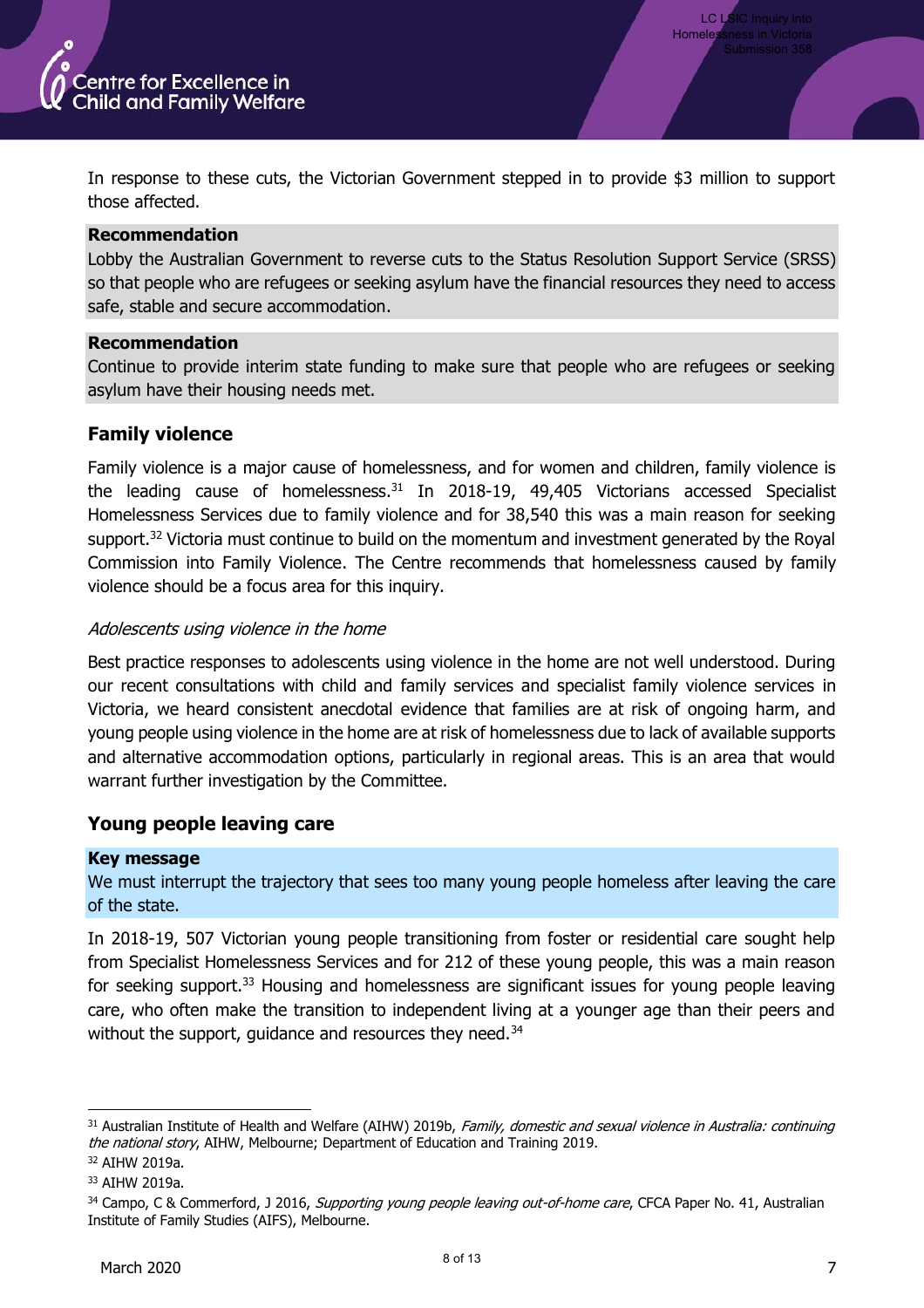

A study that linked data on children who exited care between 2013 and 2015 and homelessness data from 2015-16 found that 32 per cent of children leaving care accessed homelessness services. It was also found that 47 per cent of the children exiting residential care were present in the homelessness data, compared with 13 per cent from permanent care settings.<sup>35</sup>

This data shows that current supports for young people in care are failing to set them up for security in adulthood, emphasising the need for a housing guarantee for all young people leaving care.

# Home Stretch

Extending the leaving care age from 18 to 21 years and providing leaving care supports to young people in out-of-home care provides a proven solution to reducing youth homelessness.<sup>36</sup> In the US and the UK, where the leaving care age was increased to 21 years of age, youth homelessness for this group was halved.<sup>37</sup>

A 2016 report by Deloitte Access Economics showed that for every extra \$1.00 spent on continuing foster care to 21 years of age, society benefits by \$2.13 in reduced crime, homelessness, mental health care, hospitalisation, and drug dependency.<sup>38</sup> Of these outcome areas, the analysis found that the greatest share of total cost savings for states and territories would be seen in housing and homelessness.<sup>39</sup>

We welcome the Victorian Government's commitment to extending care through Home Stretch, however thus far, these supports have only been offered to a small number of care leavers.

All young people leaving care must be provided with:

- the opportunity to remain with their home-based carer (kinship or foster carer), or a contribution to their accommodation if leaving residential care, until the age of 21 years
- access to a range of housing options to meet individual needs, such as those offered by COMPASS<sup>40</sup>, and
- support from a case worker.

## **Recommendation**

Give every Victorian young person leaving care the support they need to secure a place to live, and prevent a trajectory into homelessness by:

- Providing the option to continue care until the age of 21 years, and introducing this into legislation
- Investing an additional \$25 million in Home Stretch on top of already committed funding over four years from 2020-21

<sup>&</sup>lt;sup>35</sup> Department of Education and Training 2019, p. 65.

<sup>&</sup>lt;sup>36</sup> Deloitte Access Economics 2016, *Raising our children: quiding young Victorians in care into adulthood*, Anglicare Victoria, Melbourne.

<sup>&</sup>lt;sup>37</sup> Deloitte Access Economics 2016.

<sup>&</sup>lt;sup>38</sup> Deloitte Access Economics 2016.

<sup>&</sup>lt;sup>39</sup> Deloitte Access Economics 2018, A federal and state cost benefit analysis: extending care to 21 years, Deloitte Access Economics, Melbourne.

<sup>&</sup>lt;sup>40</sup> COMPASS is a Social Impact Bond supporting young people to successfully transition from care. Several housing streams are offered to young people based on their needs, including purchased accommodation, head leasing, client's own lease with a subsidy, foster and kinship program (extended care) and supported accommodation.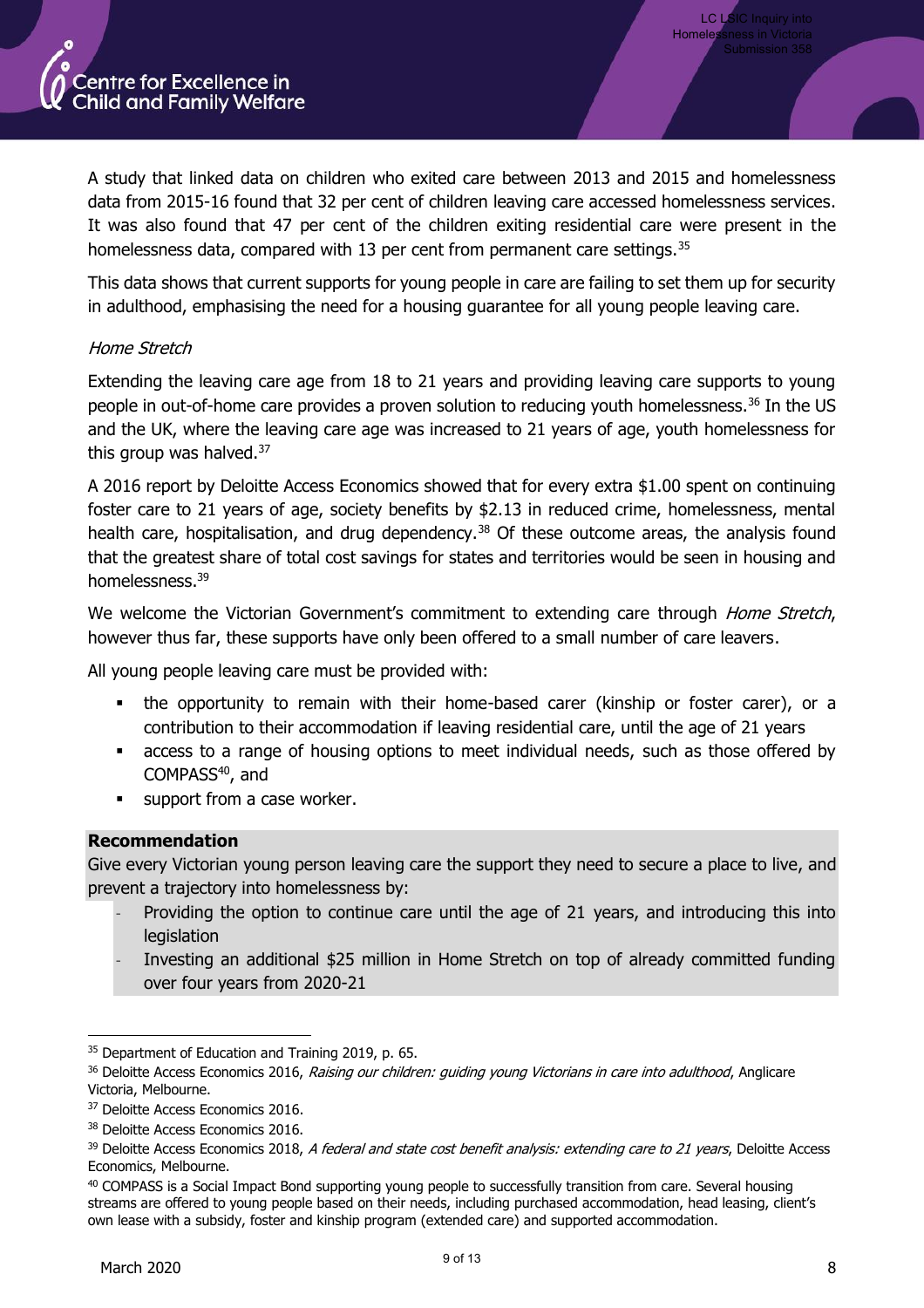

Providing a housing guarantee that includes access to a range of housing and support options to meet individual needs for all young people leaving the care system.

# **Family conflict and breakdown**

#### **Key message**

Supporting families to be safe and together can prevent family breakdown and child removal leading to homelessness.

In 2018-19, 21,051 Victorians accessed Specialist Homelessness Services, identifying relationship or family breakdown as a reason for seeking support.<sup>41</sup>

A study titled Couch Surfing Students: The Yarra Ranges Youth Homelessness Prevention Project shows that this is a challenge facing young people in particular. The study sought to understand the experiences of secondary students who were couch surfing and to investigate how to intervene earlier.<sup>42</sup> It found that 71 per cent of young people had first left home due to conflict with parents or siblings. Alarmingly, 30 per cent had first run away from home during primary school.<sup>43</sup>

Along with the data relating to children and young people in out-of-home care and experiences of homelessness, this emphasises the need for early intervention with families to prevent entry of children into care and family breakdown leading to youth homelessness. According to Victoria's Department of Education and Training, 'healthy family functioning nurtures a child's development and can mitigate against negative factors such as exposure to violence, mental and physical health issues or homelessness'.<sup>44</sup>

## The State of Victoria's Children Report finds:

The most important familial factors relate to parenting style and providing a positive home environment. Family type is another factor to consider — for example, compared with other family types, one-parent families are more likely to face greater financial stress and increased disadvantage in relation to housing, employment and social participation … these factors are often linked to greater risk of poor health and wellbeing outcomes.<sup>45</sup>

According to a recent report from Social Ventures Australia, 'early intervention prevents progression to further disadvantage and high-cost interventions, including residential services, homelessness, and the youth justice system'.<sup>46</sup> The Centre's *State Budget Submission 2020-21* calls for an additional \$179.14 million of investment in 2020-21 (and \$736.56 million over four years) in the capacity of the child and family services sector to deliver early intervention programs that are proven to work.<sup>47</sup>

<sup>41</sup> AIHW 2019a.

<sup>&</sup>lt;sup>42</sup> Thielking, M, Flatau, P, La Sala, L & Sutton, D 2015, Couch surfing students: the Yarra Ranges Youth Homelessness Prevention Project, Swinburne University, Melbourne.

<sup>&</sup>lt;sup>43</sup> Thielking et al. 2015.

<sup>44</sup> Department of Education and Training 2019, p. 5.

<sup>45</sup> Department of Education and Training 2019, p. 53.

<sup>&</sup>lt;sup>46</sup> Social Ventures Australia (SVA) 2019, The economic case for early intervention in the child protection and out-of-home care system in Victoria, SVA Consulting, Melbourne.

<sup>47</sup> Centre for Excellence in Child and Family Welfare (CFECFW) 2019, Intervening earlier with children and families

experiencing vulnerability & addressing the crisis in Victoria's out-of-home care system. State Budget Submission 2020-21, CFECFW, Melbourne.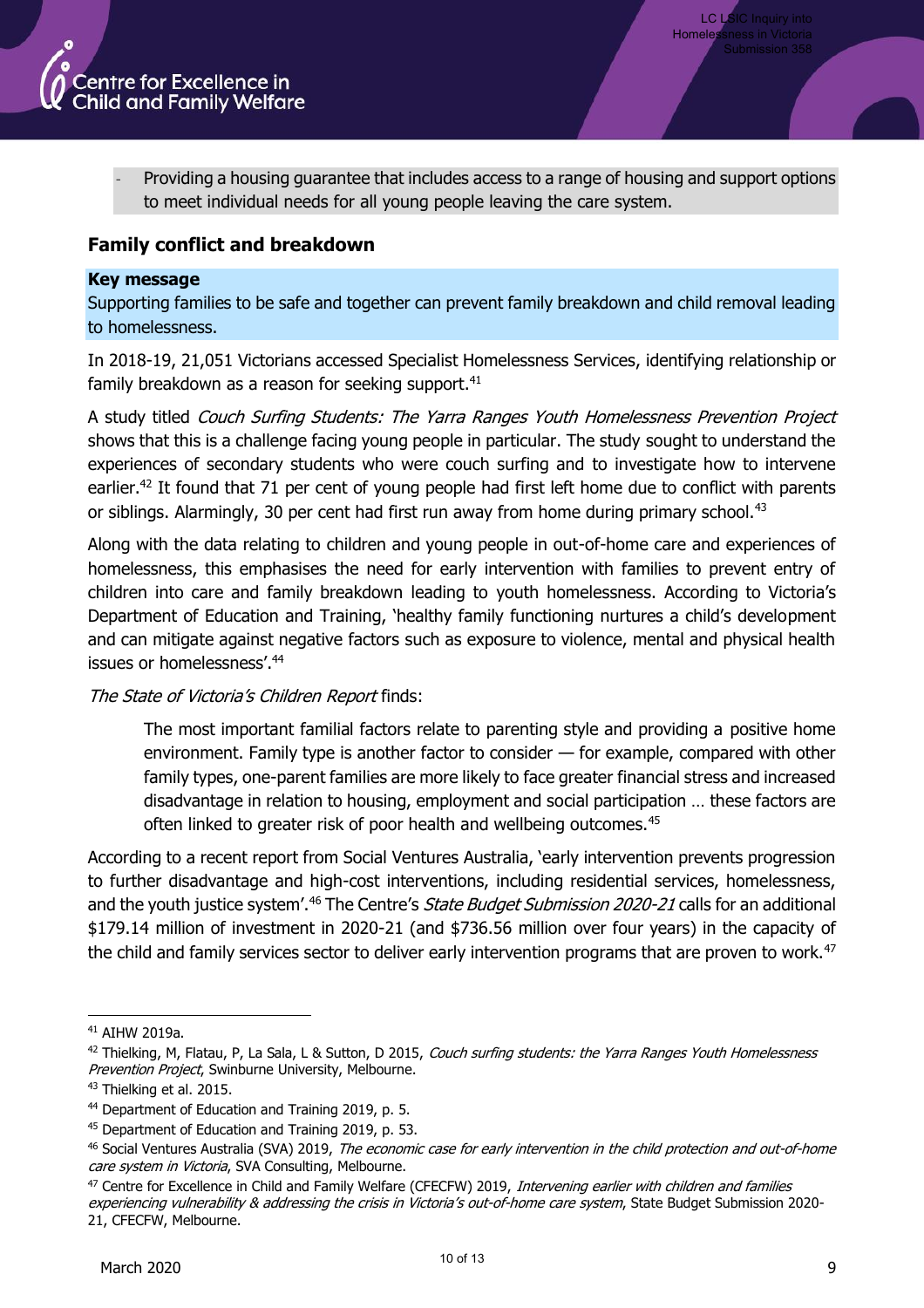

LC LSIC Inquiry into Homele

This investment aims to interrupt the current trajectory that sees too many young people homeless by:

- providing family strengthening support to prevent family breakdown
- reducing the incidence of child abuse and neglect
- addressing the concerns that result in children being reported to statutory child protection
- reducing entries into out-of-home care, and
- securing a better future for children who cannot live safely at home.

## **Key message**

Support for children and young people at risk of or experiencing homelessness is most effective when delivered collaboratively between schools and social services.

Schools are often the first to identify that a young person is experiencing homelessness.<sup>48</sup> A key finding of the Couch Surfing Students study was that young people were not aware that homelessness services could assist them before they became homeless.<sup>49</sup> The study concluded that information and support are best delivered in schools to enable earlier intervention.

#### **Recommendation**

Fund positions for child and family services and homelessness services workers to have a physical presence across primary and secondary schools in areas of greatest need to build relationships and engage with young people, provide information about available supports and deliver services when needed.

# **Mental health**

## **Key message**

The Royal Commission into Victoria's Mental Health System offers a window of opportunity to influence policy in relation to housing and homelessness.

In 2018-19, 19,745 Victorians sought assistance from Specialist Homelessness Services due to mental health issues and for 1,329 this was a main reason for seeking support.<sup>50</sup> It is well established that 'poor housing quality, satisfaction and security are associated with poorer mental health outcomes'.<sup>51</sup> In its *Interim Report*, the Royal Commission into Victoria's Mental Health System acknowledged the two-way relationship between mental health and homelessness, the high rates of mental illness among young people experiencing homelessness and the impact of a lack of public housing on Victorians in need.<sup>52</sup>

We acknowledge and support the recommendation in the Productivity Commission's Mental Health, Draft Report that:

State and Territory Governments should commit to:

<sup>48</sup> Thielking et al. 2015.

<sup>49</sup> Thielking et al. 2015.

<sup>50</sup> AIHW, 2019a.

<sup>51</sup> Department of Education and Training 2019, p. 60.

<sup>52</sup> Royal Commission into Victoria's Mental Health System 2019, Interim report, State of Victoria, Melbourne.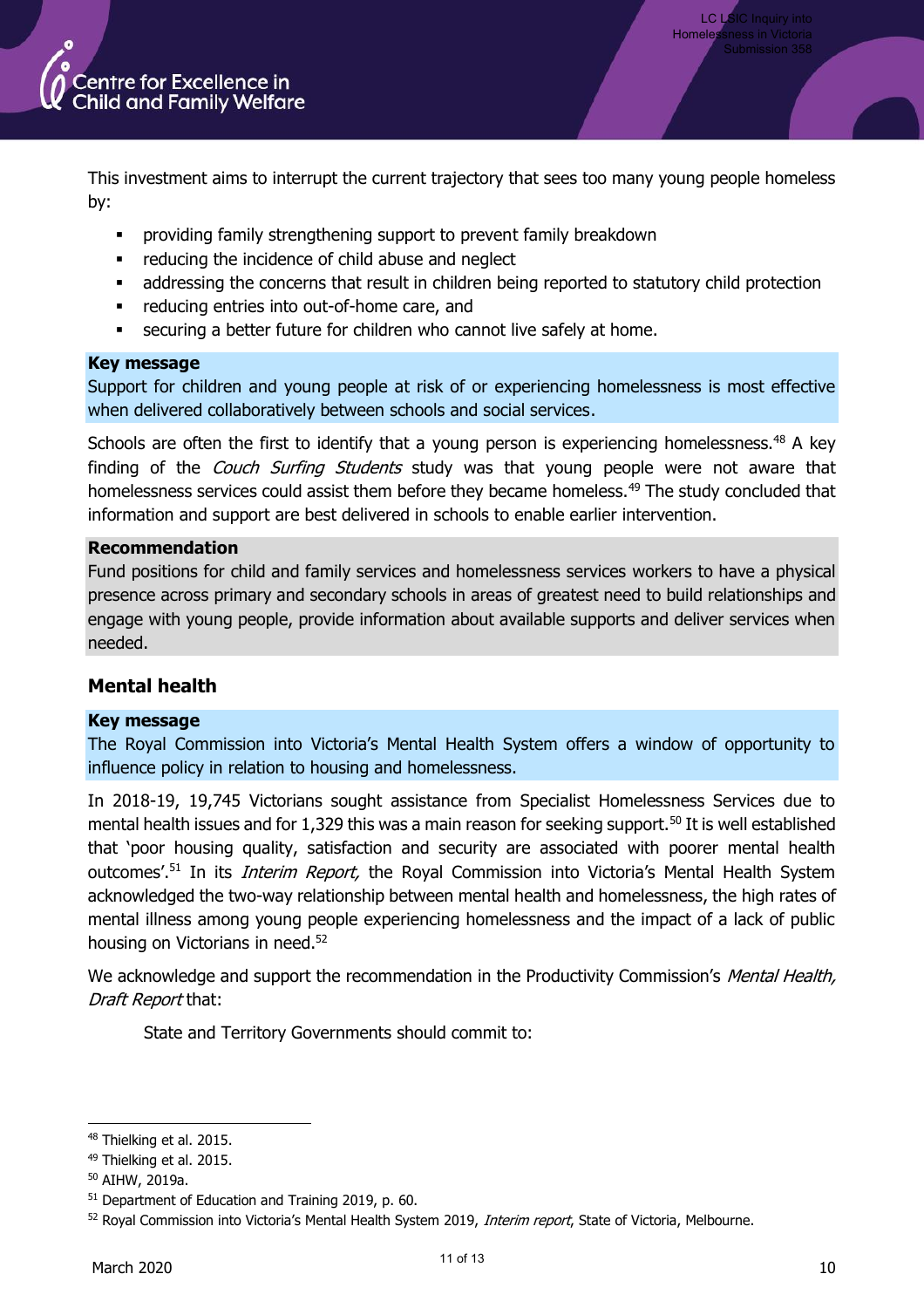

- a formal policy of no exits into homelessness for people discharged from institutional care, comprehensive mental health discharge plans, and services available in the community to meet the needs identified in the plans
- working towards meeting the gap in supported housing places (that integrate housing, tenancy support and mental health services) for people who need regular mental healthcare and would otherwise be at risk of housing instability
- working towards meeting the gap in homelessness services, with a focus on long-term housing for people with mental illness.<sup>53</sup>

## **Recommendation**

The Committee work with the Royal Commission into Victoria's Mental Health System to develop housing recommendations for the Victorian Government in relation to a range of safe, sustainable and secure housing and support options for people experiencing mental health challenges.

# **Policies and practices to address homelessness**

We welcome the Victorian Government's recent commitments and initiatives aimed at reducing homelessness and increasing access to affordable housing, and acknowledge the extensive work that has taken place in relation to housing policy. This includes the *Homelessness and Rough* Sleeping Action Plan, Home for Victorians and the release of Mana-na worn-tyeen maar-takoort: Every Aboriginal Person Has a Home. These policies could be further strengthened through a focus on children's rights and direct responses to the needs and experiences of children.

# **A focus on children's rights**

## **Key message**

Victoria is failing to uphold the rights of the many children experiencing homelessness in our state. The safety and security of children and young people must be prioritised in responses to homelessness.

On census night 2016, around 24,800 Victorians were homeless, of whom 5,380 were children.<sup>54</sup> In 2018-19, Victorian Specialist Homelessness Services (SHS) assisted a total of 26,918 children, of whom 16,015 were aged between zero and nine years of age.<sup>55</sup>

Australia is a signatory to the United Nations Convention on the Rights of the Child which recognises 'the right of every child to a standard of living adequate for the child's physical, mental, spiritual, moral and social development'.<sup>56</sup> The Convention commits Australia to providing support to parents and carers to realise this right for the children in their care, and to providing housing assistance when needed.<sup>57</sup>

<sup>53</sup> Productivity Commission 2019b, Mental health, draft report, Productivity Commission, Melbourne, p. 541.

<sup>54</sup> Department of Education and Training 2019, p. 63.

<sup>55</sup> AIHW 2019a.

<sup>56</sup> United Nations 1989, Convention on the Rights of the Child, viewed 3 September 2019,

[<sup>&</sup>lt;https://www.ohchr.org/en/professionalinterest/pages/crc.aspx>](https://www.ohchr.org/en/professionalinterest/pages/crc.aspx).

<sup>57</sup> United Nations 1989 [Article 27, No. 3].